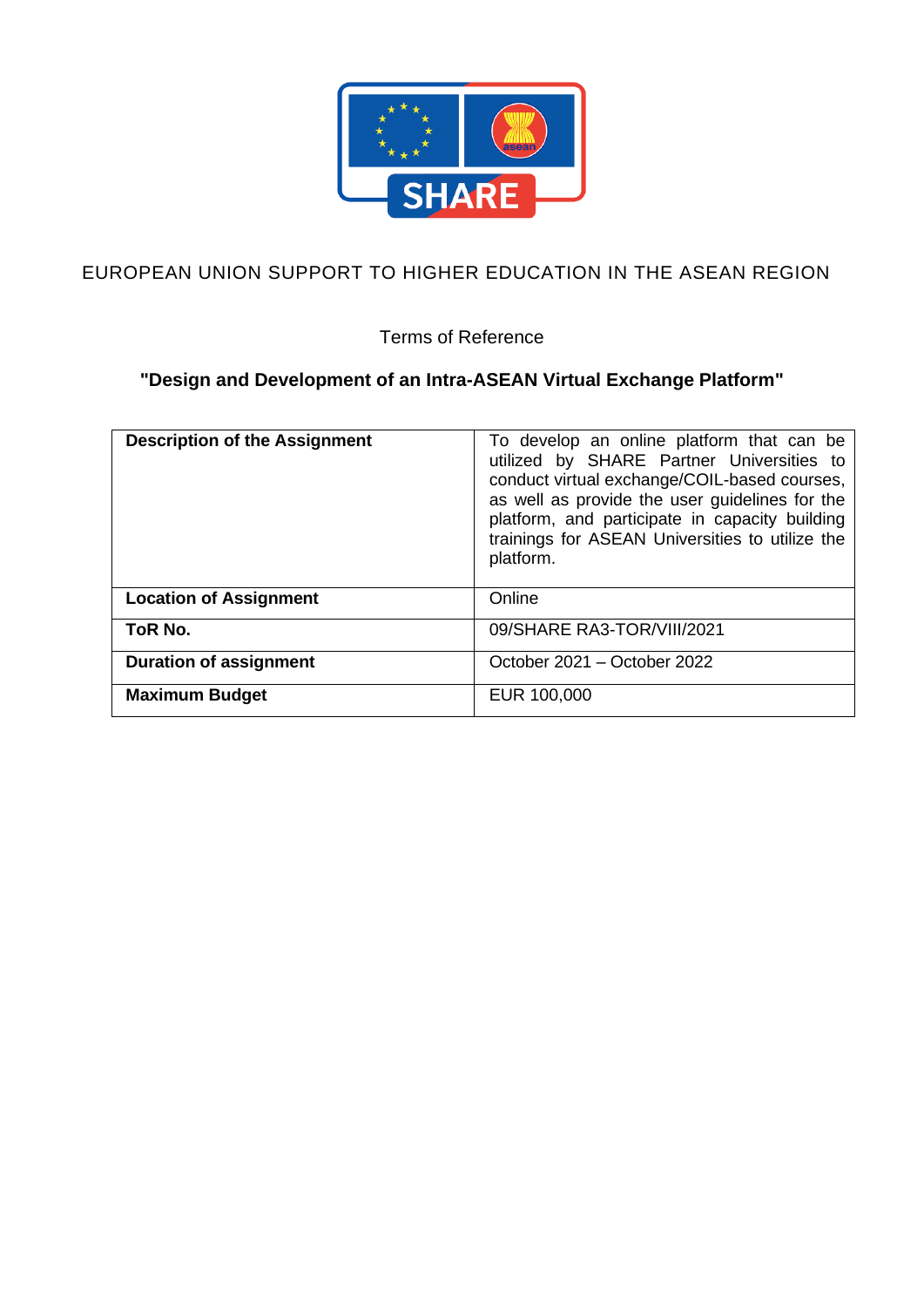## 1. Project Information/Background

The European Union Support to Higher Education in the ASEAN Region (SHARE) Programme is the European Union's flagship higher education programme with ASEAN. The SHARE Programme resumed with effect from 27 February 2021 for an extension until the end of 2022.The SHARE Consortium is comprised of the British Council, the DAAD, ENQA, and Nuffic. The SHARE Extension will see the programme continue its support of the ASEAN Secretariat and ASEAN stakeholders to enable greater harmonisation and internationalisation of ASEAN higher education. It aims to catalyse the transfer of ownership of programme outcomes to ASEAN entities and nominated organisations to be embedded within sustainable ASEAN-led structures and processes.

As student mobility plays an important role in the further internationalisation and harmonisation of higher education, one of SHARE's components is a scholarship programme for intra-ASEAN mobility among the 32 SHARE partner universities. However, in response to the current travel restrictions caused by the pandemic, SHARE is planning to initiate its first batch of virtual exchange under the SHARE scholarship. Building upon the results of previous workshops with SHARE partner universities to develop a virtual exchange programme that will be funded by the SHARE scholarship, the SHARE Programme would like to develop a new online platform that can be utilised by the SHARE partner universities to conduct these virtual exchange courses.

## 2. Objectives

The development of a Virtual Exchange platform for intra-ASEAN Virtual Exchange (VE) / Collaborative Online International Learning (COIL) will fulfil the following key objectives:

- 1. Provide an innovative platform that can be used by SHARE Partner Universities and Higher Education Institutions (HEIs) in the ASEAN region to jointly develop and deliver VE / COIL courses.
- 2. Provide an array of user-friendly digital tools and features that will help support HEIs in the ASEAN region in implementing these courses.

The platform will be developed based on inputs from an ongoing SHARE Mapping and Identification Study of Virtual Exchange Schemes in the ASEAN Region as well as feedback from several Workshops on the Conceptualisation and Design of an Intra-ASEAN Virtual Exchange Scheme that are being implemented by the SHARE Programme.

## 3. Context of the Assignment

#### 3.1 Project Team

SHARE intends to contract one team of service provider (consultancy) to design and develop the technology architecture for an Intra-ASEAN Virtual Exchange Platform, as well as participate in subsequent capacity building trainings and pilot testing.

#### 3.2 Duties and Responsibilities

The tasks in delivery of the project include, but are not limited to, the following aspects:

- Propose the implementation approach, and project schedule (including the infrastructure development, training, and piloting) based on desk research of existing Virtual Exchange platforms in the region, including the study.
- Build three versions of the digital credit transfer system in the SHARE ECTS platform: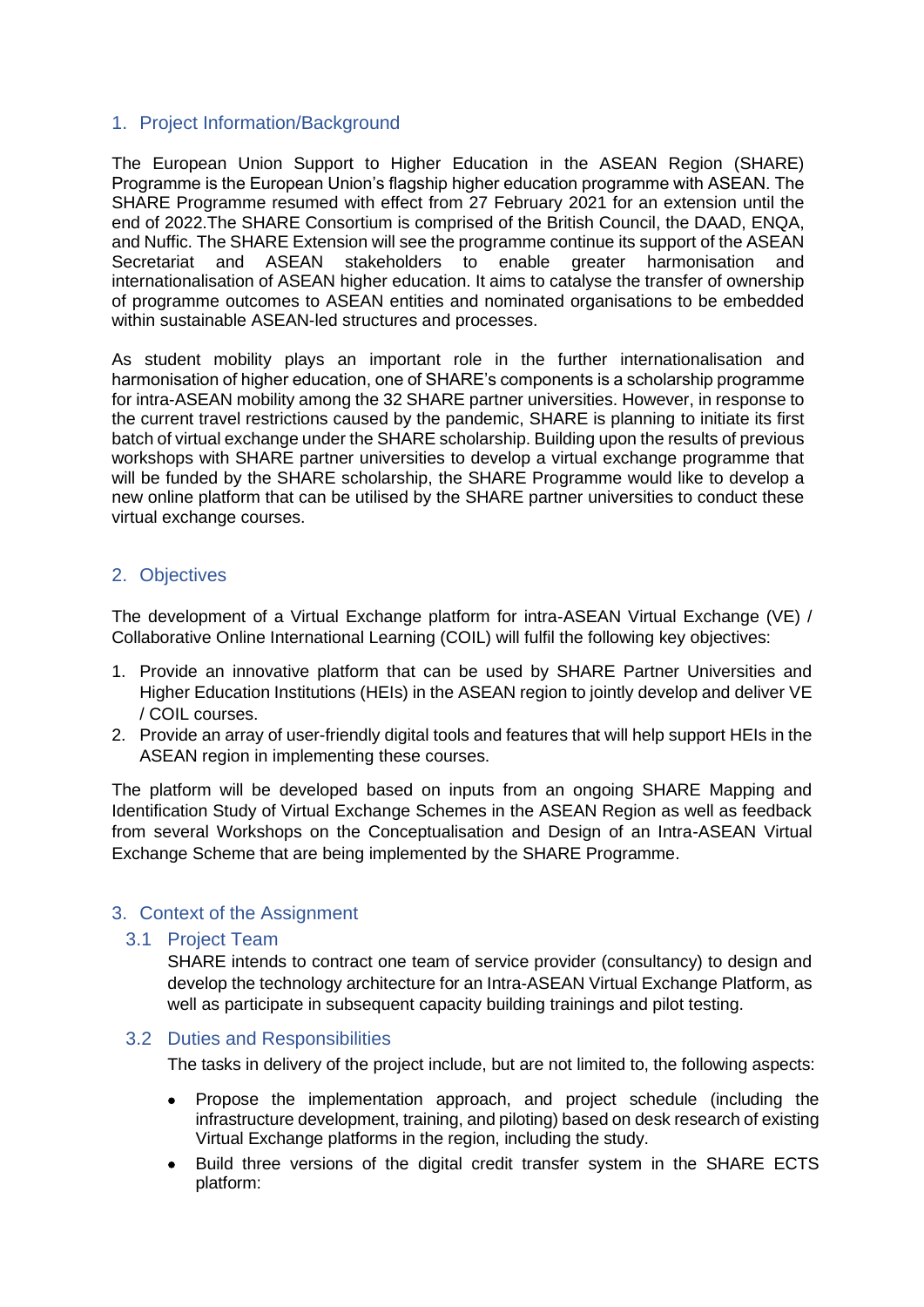- $\circ$  a demo of the beta version, used for capacity building trainings and preparation of the pilot phase;
- $\circ$  a beta version for live testing of the platform with ASEAN HEIs;
- $\circ$  a final version of the platform that includes all improvements suggested in the pilot phase.
- Deliver capacity training workshops to train SHARE staff and SHARE Partner Universities in the use of the platform, and specifically for the planned student exchange periods. To this end, produce a demo of the platform and a set of user guidelines to utilise the platform.
- Build and use a beta version of the platform for the virtual exchange of students as part of the SHARE student exchange periods.
- Develop and conduct a survey among the end users (institutions and students) to evaluate the platform against pre-set standards by the SHARE consortium. Produce an outcome report with an analysis of areas for improvement and platform maintenance based on a learner-centered design paradigm and discuss this with the SHARE Team Leader and team.
- Produce the final version of the platform based on all the recommendations in the outcome report.
- Produce a final set of user guidelines and a short video tutorial that institutions can use to start using the platform independently.

## 3.3 Expected result / key deliverable of the assignment. Key deliverables:

- Desk research and project proposal;
- A demo, a beta, and a final version of the Virtual Exchange platform;
- Capacity building workshops for SHARE partners and university staff to train the SHARE Partners in the use of the platform and prepare for the pilot;
- A set of user guidelines and other training materials for the end users (institutions and students) how to use the beta version of the platform, to support the capacity building training;
- Pilot: Use of the Virtual Exchange platform for the virtual exchange periods within the programme;
- A survey among all end users (participating institutions and students) based on pre-set standards by the project coordinator to evaluate the beta version of the platform in the pilot phase;
- A survey outcome report with an analysis of results and main recommendations for improvements;
- A final version of the SHARE AECTS platform that includes solutions to the identified points for improvement in the pilot phase;
- A final set of hands-on guidelines and a video tutorial for future users of the platform how to fully engage with the platform.

The final version of the platform should at a minimum meet the following requirements:

- An adaptive Virtual Exchange platform that allows for:
- A wide variety of digital tools to support virtual exchange / COIL courses in the platform, including, but not limited to, chat rooms, discussion boards, polls, quizzes, video conferencing;
- User-friendly interface for students and university staff;
- A digitally inclusive platform that is light and accessible on multiple platforms (PC, mobile, tablet);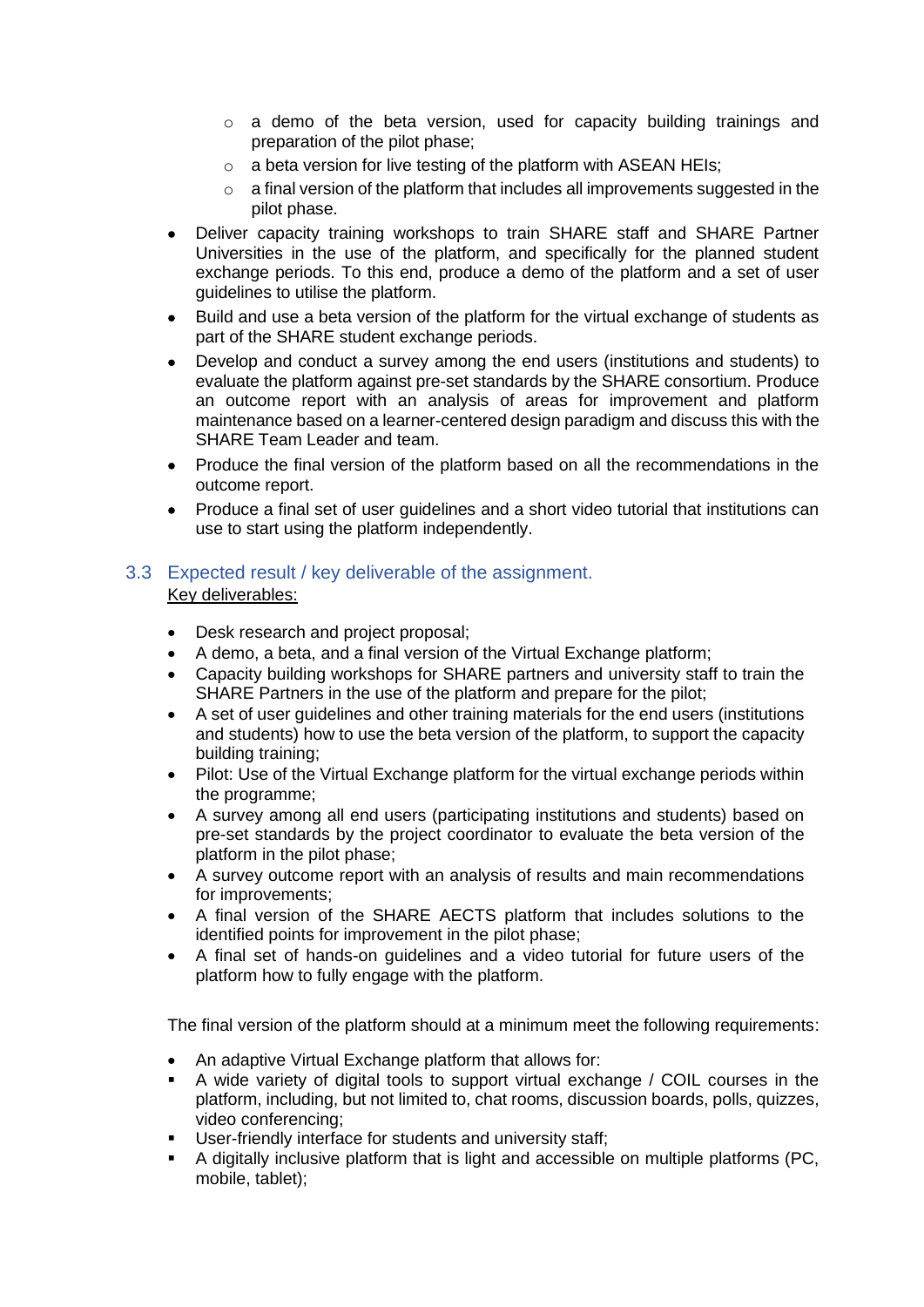- A matchmaking / message board system for universities to connect with each other on potential courses or projects;
- An online learning module for university staff to understand Virtual Exchange / COIL and how to utilise the platform to support their Virtual Exchange / COIL courses;
- Other features as recommended by the results of the Workshops on Conceptualization and Design of an Intra-ASEAN Virtual Exchange Scheme;

#### 3.4 Target Group

The platform is intended to support the implementation of VE / COIL courses by 32 SHARE partner universities, which can also be used to support a wider network of universities in the ASEAN region after the SHARE Programme concludes in December 2022.

## 4. Experience Criteria

SHARE intends to contract a service provider (consultancy) which includes individuals with at least five (5) years of professional experience with the following requirements:

- a) Expert, consultant, or academic professional specializing in the field of international student mobility;
- b) Strong capacity in implementing digital modalities of internationalisation, including but not limited to Virtual Exchange, COIL, Massive Online Open Courses (MOOCs), and online study programs;
- c) Knowledge of the higher education sector in the ASEAN region;
- d) Excellent facilitation skills;
- e) Experience in conducting trainings on digital modalities of international education;

## 5. Scheduled Timeline

The assignment is expected to take place from October 2021 to October 2022, with the following tentative schedule to be further discussed and agreed upon between the service provider and SHARE:

| <b>Timeline</b>       | <b>Steps</b>                                                                     |
|-----------------------|----------------------------------------------------------------------------------|
| 24 September 2021     | Call for Proposals                                                               |
| 8 October 2021        | Deadline for Clarification Requests (Q&A)                                        |
| 13 October 2021       | Deadline to submit applications                                                  |
| 18 October 2021       | Applications shortlist                                                           |
| 22 October 2021       | Interview with panelists                                                         |
| 25 - 29 October 2021  | Announcement of the winning bidder                                               |
| $1 - 5$ November 2021 | Meeting between external contractors and SHARE to discuss<br>preliminary details |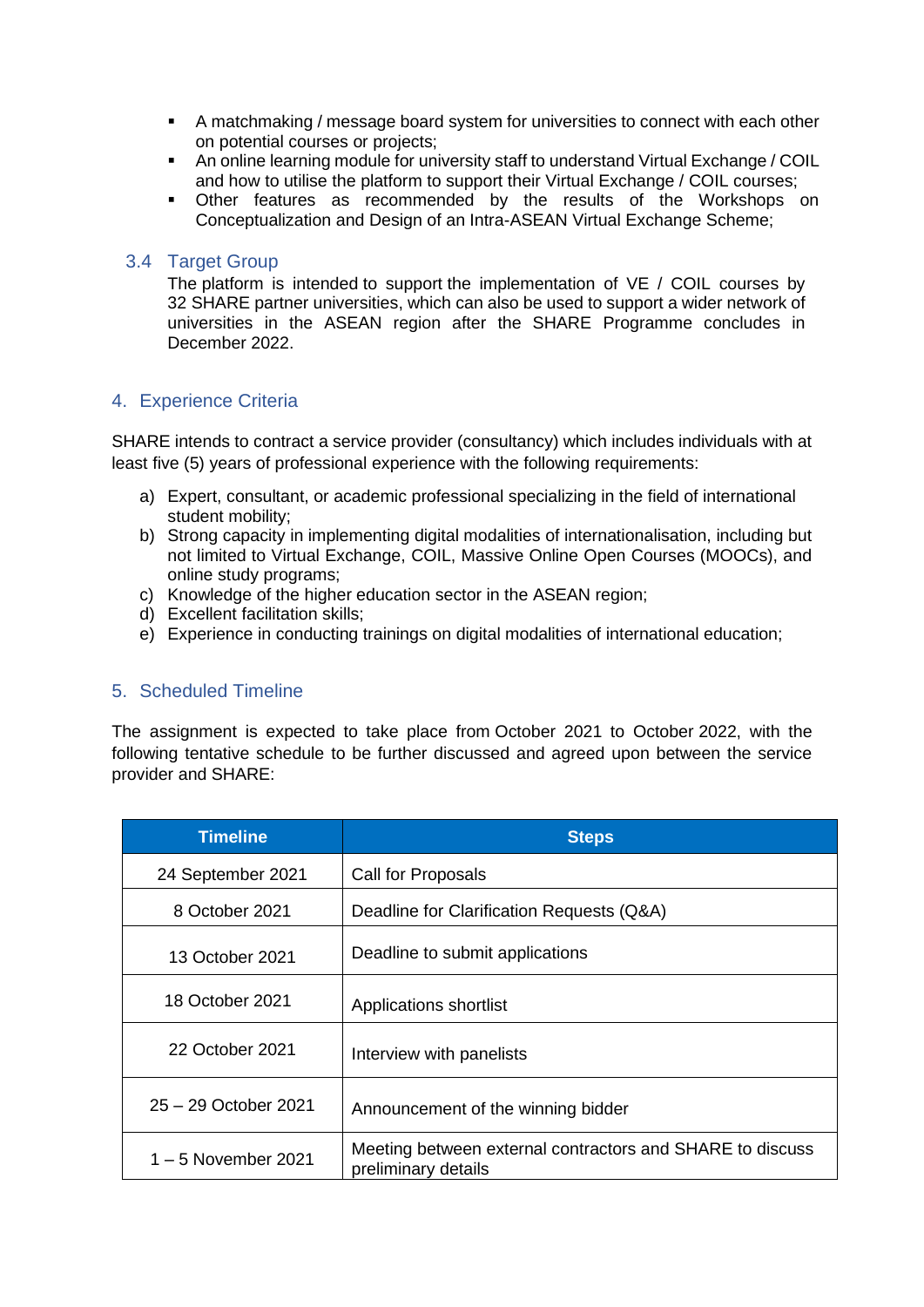| November 2021 - March<br>2022   | Demo platform and user guidelines development process to be<br>ready by January<br>Beta/Pilot Platform ready for use in March |
|---------------------------------|-------------------------------------------------------------------------------------------------------------------------------|
| January 2022 - February<br>2022 | Capacity Building Workshops with SHARE Team and SHARE<br><b>Partner Universities</b>                                          |
| March 2022 - May 2022           | Pilot Testing of the Beta Platform                                                                                            |
| May 2022 - September<br>2022    | Maintenance and modifications of the Beta Platform based on<br>inputs from the Capacity Building Workshops and Pilot Testing  |
| October 2022                    | Submission of the final Platform and User Guidelines                                                                          |

## 6. Technicalities and Reporting

The service provider and experts shall report to the SHARE Team Leader and Result Area 3 Programme Manager throughout the process. The Programme Manager deems the project complete once the products of contribution have undergone the final quality assurance check by the SHARE Team Leader.

## 7. Budget

The duration of the work will be from October 2021 – October 2022 with a maximum budget of € 100,000.

| <b>Payment Schedule and Deliverables</b> |                                                                                                    |             |  |  |
|------------------------------------------|----------------------------------------------------------------------------------------------------|-------------|--|--|
| <b>Phases</b>                            | <b>Deliverables</b>                                                                                | Payment (%) |  |  |
| Inception                                | Upon submission of the demo version of the platform and<br>training for SHARE Partner Universities | $30\%$      |  |  |
| Interim                                  | Upon submission of the Beta version of the platform and<br>completion of the pilot testing         | 30%         |  |  |
| Reporting                                | Upon submission of the final version of the platform and<br>user guidelines                        | 40%         |  |  |